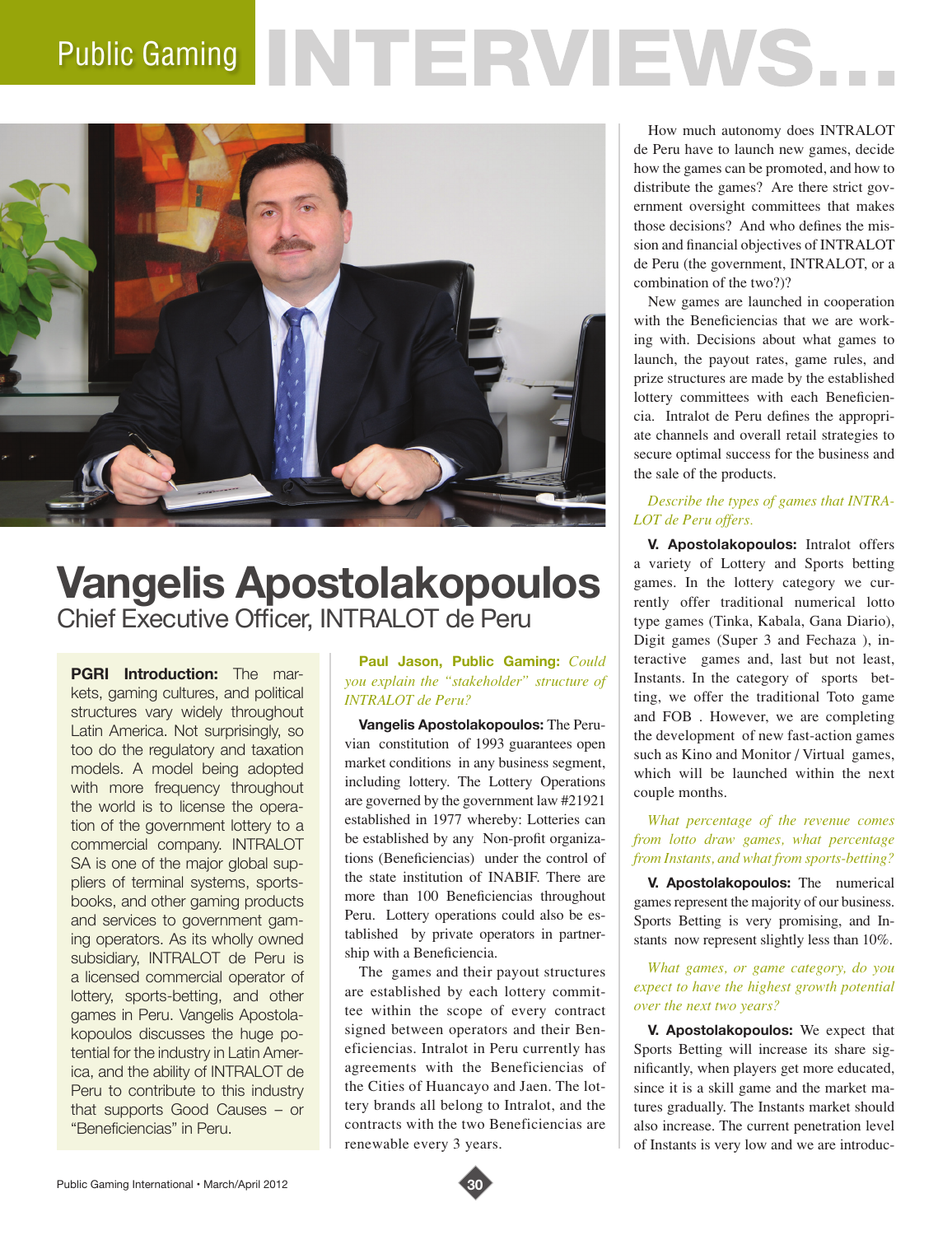ing new games that we expect to appeal to the consumer and drive sales.

#### *Are you introducing any significant new game changes or new game categories over the next two years?*

**V. Apostolakopoulos:** Yes. We are about to introduce Kino and other games through Multi-media visual content for the first time to the Peruvian Consumers. And we are planning to make changes to our Lotto games to make them more attractive to the players. In addition, we are currently exploring the possibility of introducing Racing for Lotteries by offering a number of virtual races.

#### *What is the ratio of retailers to consumers in Peru? How are they compensated (commission rate, etc.)?*

**V. Apostolakopoulos:** The retail market is still very much based on the small businesses which number more than 230,000. The so-called modern retail channel (malls and supermarkets ) is growing rapidly and in 2011 has a penetration of around 30- 32 %. That is still one of the lowest in the region. The retailers are compensated for their sales via a commission scheme over the sales. The average commission rate that they receive is around 10-12 %

#### *Is increasing the number of land-based retailers an important business objective? If so, what is INTRALOT de Peru doing to accomplish that?*

**V. Apostolakopoulos:** Intralot de Peru has its own strong retail network comprised of 1000 POS and in parallel is also operating another 1000 POS through retail agents. Making the products more accessible to the consumer is critical to long-term success. So we are increasing the number of POS's. But we are adding retailers selectively. Just as important as increasing the number of retailers is the goal of improving the efficiency and return on investment from existing POS's. We really want to focus on developing highly dedicated and productive retailers.

#### *When did you first start to sell products online?*

**V. Apostolakopoulos:** We have been testing the online market since late 2008 However, it wasn't until early 2010 that we introduced our new portal and e-commerce platform that has enabled us to promote and sell our games online.

*If there are multiple operators, how do you avoid the syndrome of increasing prizepayout percentage to maintain or increase market share, and the coincident margin erosion that results?*

**V. Apostolakopoulos:** Over the past five years, four lottery operators entered and then exited the Peru market. The extensive retail network and the strong consumer brand awareness of Intralot products proved to be very big obstacles for them to overcome. Since 2003, Intralot has been dedicated to building the market and establishing the retail networks, trademarks, brands, and products that will meet and exceed the expectations of the consumers, the Beneficiencias, and all our stakeholders. More importantly, we are always focused on continual improvement. We want to continuously improve the quality of our retail network, the products, and to maintain the high standards of customer service. Our success strategy is to constantly innovate and offer new games which reinforce Intralot's strong presence in the market. The Peruvian lottery market is not big enough to support multiple operators. Insofar as Intralot de Peru serves the market in this fashion, and with continuous investments, it is difficult for any other operator to establish a viable operation in this market.

*In my interview with Mr. Nikolakopoulos (Intralot's director of LatAm operations) a few months ago, he said "games that have appeal in many parts of the world are not necessarily popular in Latin America." How do consumer preferences in the Peru market differ from other parts of the world?* 

**V. Apostolakopoulos:** Consumer preferences differ widely throughout Latin America. There are many different markets with many different play styles and gaming cultures. For example, the Chilean market is a jackpot driven market; in Argentina and Colombia it is driven by the digit games such as Quinela; in Ecuador the instants have a good share of the lottery market. In Peru, there are around 700 casinos / gaming arcades, so the Peruvian consumer is very much used to the games and play styles found in those venues, like slot machines. The Peruvian consumers are not as accustomed to lottery and sports-betting games. These segments are still in the

development phase. However, at this stage, the existing lottery market appears to be a jackpot-driven market. Intralot de Peru is developing a broader consumer base by introducing new games that appeal to a wide variety of play styles and preferences.

#### *What is the sales trend-line for online internet sales?*

**V. Apostolakopoulos:** The online channel is becoming more and more important, all over the world. Sales are increasing and we know the trend-line is positive for internet distribution of all products, including lottery games. However, at this point, the percentage of sales that are transacted over the internet remains very low. There is a potential to grow further, but based on current trends and market data about consumer habits and penetration of the Internet, we project that online sales will represent a low single digit percentage for the next couple of years

## *What is the growth trend for the mobile smart-phone channel?*

**V. Apostolakopoulos:** This channel is not yet developed in Peru. We are selling our products through the traditional SMS system, but the volumes are indeed very small. Nevertheless, we believe that there is potential in this channel and therefore we are in the developmental phase of creating the necessary tools to make the products available to the consumers on their smartphones in the near future.

*Your website http://www.intralot.com.pe includes a variety of social media initiatives. That must mean that the Peruvian consumer is adopting these social media and e-commerce technologies?* 

**V. Apostolakopoulos:** Yes. We have been using You tube , Twitter and Facebook . Facebook has proven to be an especially successful platform for interacting with our consumers. Of the social media platforms in Peru, Facebook has an 82% penetration and is estimated to have around 8 million users. It also is estimated to be on around 10 million computers with internet access. However, the e-commerce is not yet developed as it is estimated that only around 2.5% to 3% of the internet users have actually purchased something online.

*Does Peru have an effective means of enforcing laws against unlicensed internet gaming operators?*